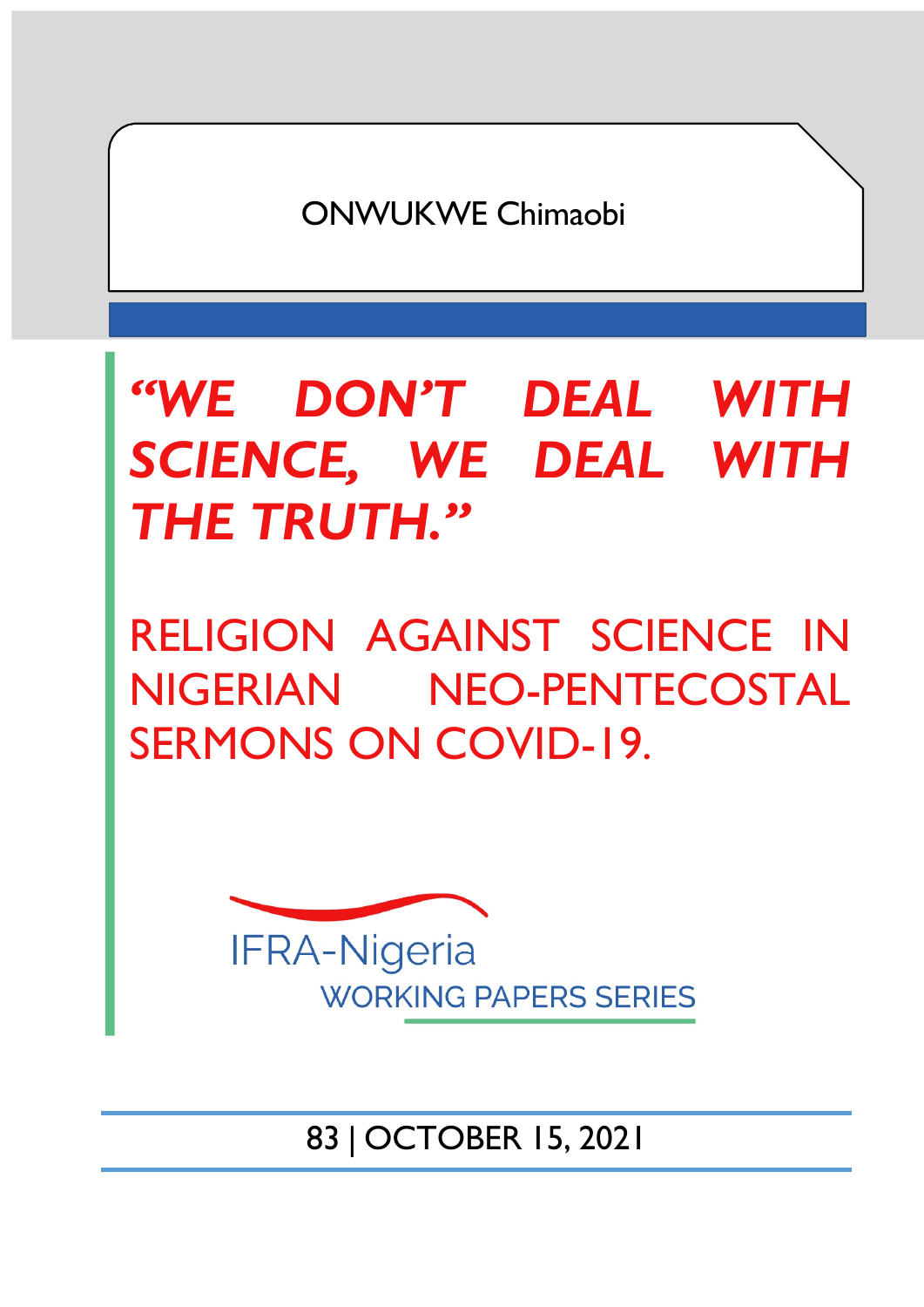## IFRA-NIGERIA WORKING PAPERS SERIES

### **"WE DON'T DEAL WITH SCIENCE, WE DEAL WITH THE TRUTH." RELIGION AGAINST SCIENCE IN NIGERIAN NEO-PENTECOSTAL SERMONS ON COVID-19.**

### **Author**

Chimaobi Onwukwe, PhD. Department of Linguistics, Communication Studies/Igbo. Abia State University, Uturu-Nigeria.

Email: chima.onwukwe2016@gmail.com

## **Acknowledgment:**

Data collection and analyses that led to this paper were conducted with the grant awarded to me by the Institute for French Research in Africa, Nigeria (IFRA-Nigeria). I am very grateful for this.

## **Abstract**

This paper reflects on the interaction between religion and science in the Covid-19 discourses in Nigeria, drawing on a thematic analysis of Neo-Pentecostal sermons. If authors have mostly noted the complementary and dynamic relationship between science and religion in the context of the Covid-19 epidemics, this article shows how Nigerian Neo-Pentecostal sermons mostly contradicted scientific and State-sponsored information on the virus. Key themes that emerged from the analysis of sermons include: religious conceptions/interpretations of Covid-19 that negate or contradict science-based facts about Covid-19; contention of the reality of Covid-19 cases in Nigeria; emphasis on spiritual exemption; and the power of anointing for healing, as well as divergent views on adherence to safety measures. Building on Barbour's four models of interaction, the study identifies a tension or conflict rather than a complementary relationship between science and religion in the Neo-Pentecostal discourses on Covid-19in Nigeria. This represents a unique contribution to discussions on the relationship between religion and science, and an original insight into Covid-19 discourses in Nigeria.

**Key words**: Religion, science, Covid-19, Christian sermons, Neo-Pentecostalism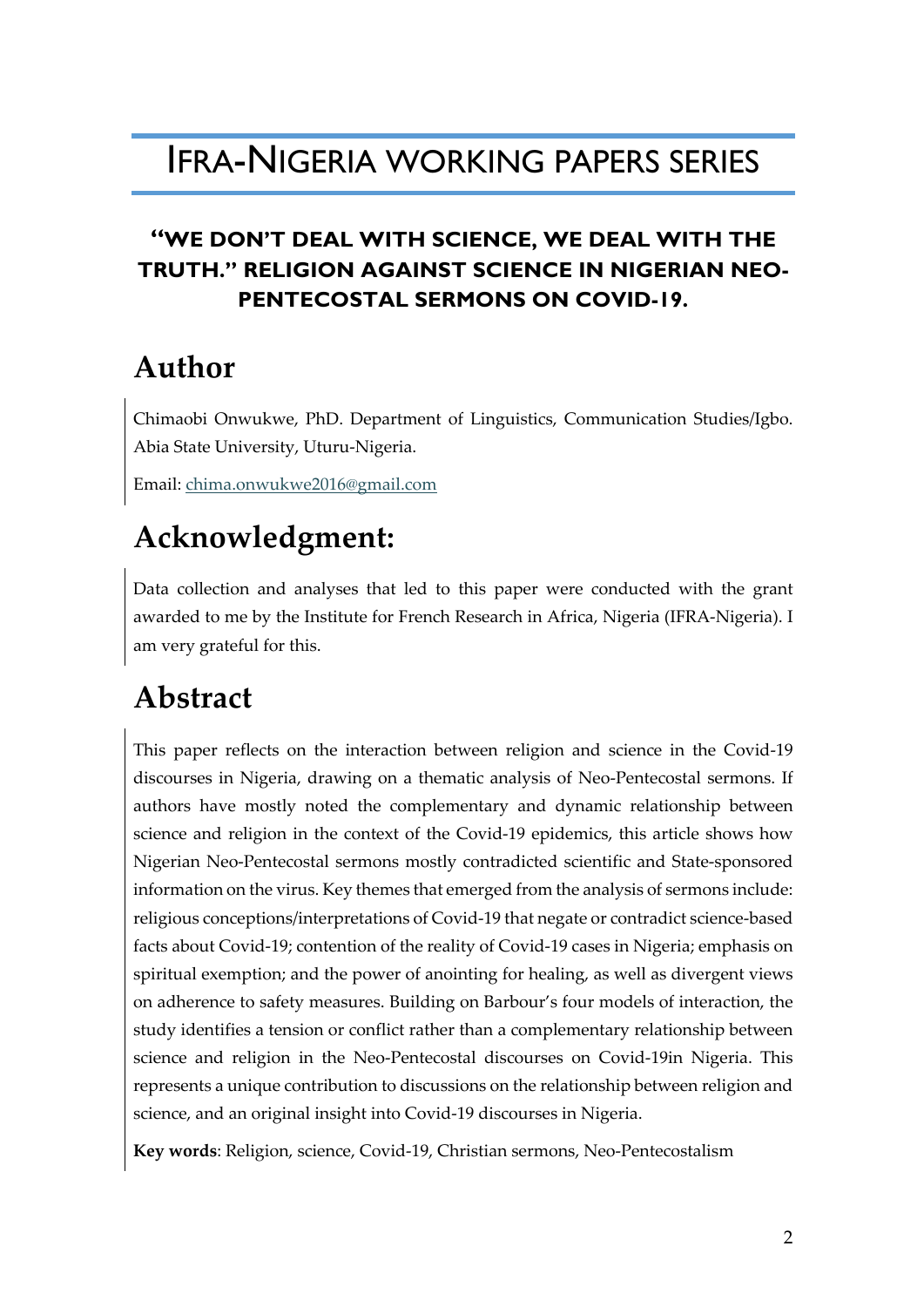# **Introduction**

Science and religion have more often been at conflict than complementary to each other, and the relationship has been dynamic (Gyekye, 2009). While the former hinges on faith or belief, the later anchors on (scientific) facts. Yet, among other topics, health issues are explained by science but do appeal to religion. The beliefs (faith) of religion may be at variance with and/or complement scientific positions or explanations but both have different explanations or judgments about life, as well as specific issues relating to existence. In the recent years, research has shown that religious beliefs and practices are often associated with various health aspects, such as ability to cope with the disease, recovery after hospitalization and a positive attitude in a difficult situation, including health (Albers et al. 2010; Puchalski et al. 2009; Phelps et al. 2009).

The pandemic has seen renewed discussions on the link between religion and science and has given rise to the need for a better understanding of their dynamic relationship. Indeed, studies have revealed that faith is one of various strategies for survival that allows to keep hope and a sense of security in the time of health crisis like Covid-19 (Kowalczyk et al. 2020) as well as religious responses to Covid-19 (Isiko, 2020).

This study adds to the discussions on the relationship between religion and science through analyzing Neo-Pentecostal sermons on Covid-19 in Nigeria. In particular, the study investigates how Neo-Pentecostal sermons on Covid-19 establish the reality or not of Covid-19 as well as complement and/or contradict Covid-19 information (for example hand washing, self-isolation, wearing face/nose masks and social distancing). On the basis of Barbour's (1997, 2000) four models of interaction between religion and science, this study identifies that the relationship between religion and science is not always, but can be, conflictual. It thus represents a unique contribution to the discussions on the relationship between religion and science in the context of Covid-19.

### Religion and science: a conceptual framework

Barbour's (1997, 2000) typology explains the ways in which religion and science relate around four types of interactions : conflict, independence, dialogue, and integration - though certain issues may lend themselves more to one category than another.

The conflict model posits science vs religion and claims that, *a priori*, either science or religion is true and the other is necessarily false. The model assumes a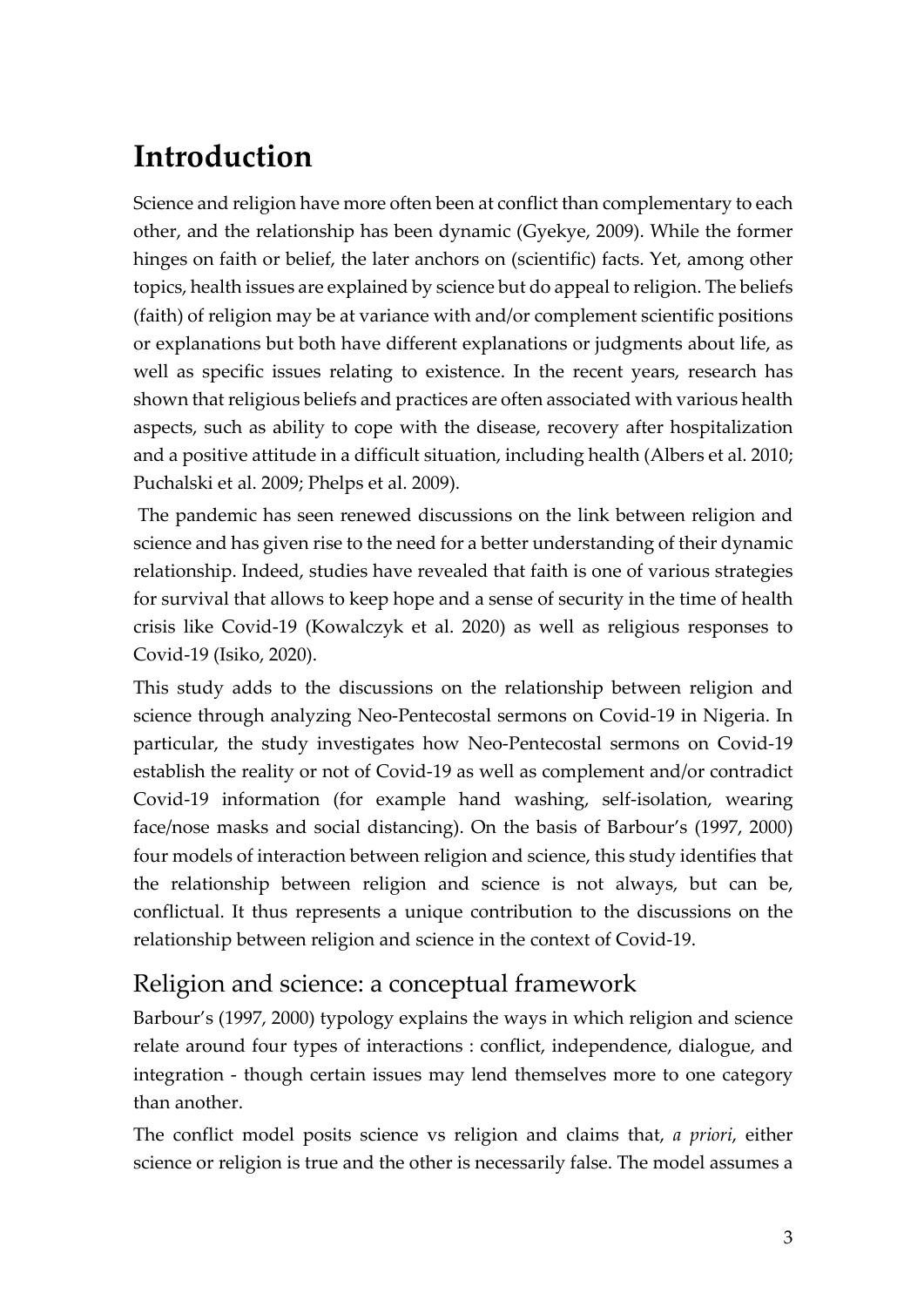conflict in the interaction between religion and science and is based on the assumption that both are distinct areas and/or parallel lines that would not meet. The model also claims that science and religion make rival literal statements about the same domain, so a person must choose between them (Fuller, 2010). Gyekye (2009) also observes that the conflict view of the relationship between religion and science means that religious doctrine and scientific perspectives are incompatible and so cannot in any way be reconciled.

The independence model retains a good deal of popularity among those who attempt to strike a balance between science and religion. According to Barbour, science and religion can be distinguished by the questions which they ask, the domains to which they refer, and the methods which they employ. This model implicates the independence of each of them which reduces the number of conflicts and agrees with other ways humans compartmentalize knowledge. Further, many people agree with the claim that science is public and objective while religion is private and subjective. The problem with this model comes when people disagree about where specific topics, at the interface of science and religion, should be placed (the theory of evolution, for example). The conflict thus arises as some seek to put an issue in the religion camp while others put the same issue in the science camp.

The dialogue model comes from a realization that science and religion have more in common than many people think. In other words, "dialogue portrays more constructive relationships between Science and Religion. Dialogue may arise from considering the presuppositions of the scientific enterprise, or from exploring similarities between the methods of science and those of religion, or from analyzing concepts in one field that are analogous to those in the other. Dialogue emphasizes similarities in presuppositions, methods, and concepts" (*SERC Pedagogic Service*). Gyekye (2009) notes that the assumption of the dialogue model is that while the differences between the methods of religion and science may be different, there may be similarities which must be acknowledged.

Finally, the integration model assumes interrelatedness of science and religion in explaining natural, spiritual and metaphysical issues. Espousing this model, Gyekye (2009) observes that the integration view argues that religion and science can contribute to the development of a metaphysic that has the potential of satisfying the demands and goals of both. This view, however, requires that some of the traditional religious beliefs or doctrines should be reformulated in the light of scientific discoveries or theories. Barbour (2000) identifies three distinct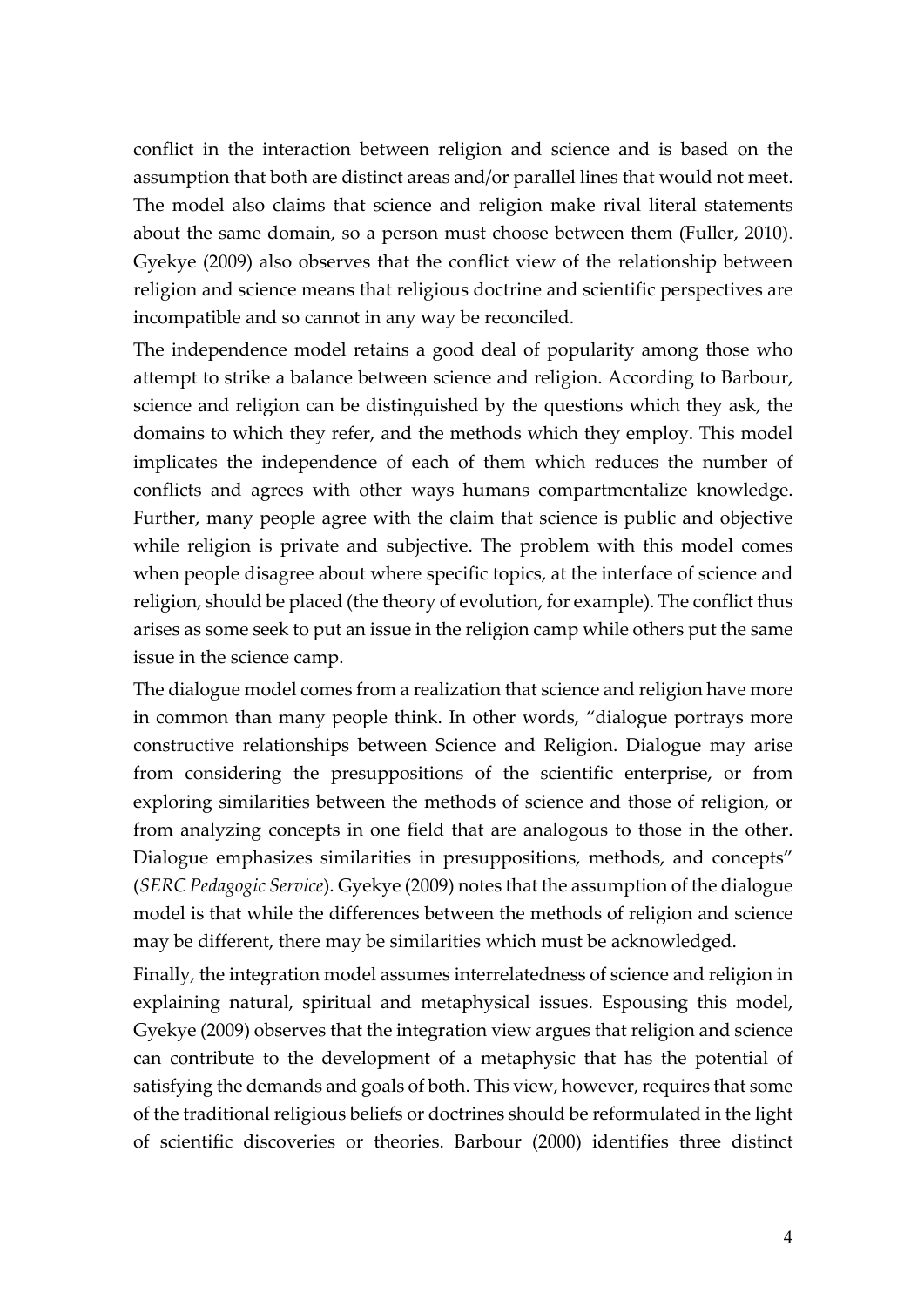versions of the integration model: natural theology (the existence of God can be inferred from, or is supported by, the evidence of design in nature, of which science has made us more aware), the theology of nature (the main sources of theology lie outside science, but scientific theories may affect the reformulation of certain doctrines, especially regarding creation and human nature), and systematic (both science and religion contribute to an inclusive metaphysics).

In relation to this study, we try to apply these models and look for the particular model that best lends itself to the interplay of religion and science in the context of the Covid-19 pandemic in Nigeria.

# **Religion and science in times of Covid-19: the case of Nigeria**

During the Covid-19 pandemic, the role of religious leaders and organizations in the management of the crisis was central. During this time, many authors have highlighted the complementary relationship between science and religion (among others, see Gyekye, 2009). For example, Isiko (2020) speaks of the synergy between religion and science in the government's response to the pandemic in Uganda. He observes that:

> 'In Uganda, the religious sector became pivotal during the pandemic. The government of Uganda relied on the religious institutions and their leaders to enforce early phase responses to the pandemic… Because of the undebatable significance of religion in Uganda, the first overt response to COVID-19 was government engagement with religious leaders. For Uganda's case, a successful fight against COVID-19 lay in how much the religious leaders and institutions cooperated with government to enable it roll out its preventive programmes […] What gave Uganda an upper hand in the management of Covid-19 is not only government rapid responses but also what seems to be a complementary role played by the hitherto opposing religion and science. We see religious leaders emphasize all the science information regarding Covid-19, and health experts promote the religious angle of managing Covid-19. This synergy was the game-changer.'

The observation above speaks of the complementary relationship between religion and science, as well as the assumption that religion and science are two independent areas which also have some commonalities as held in the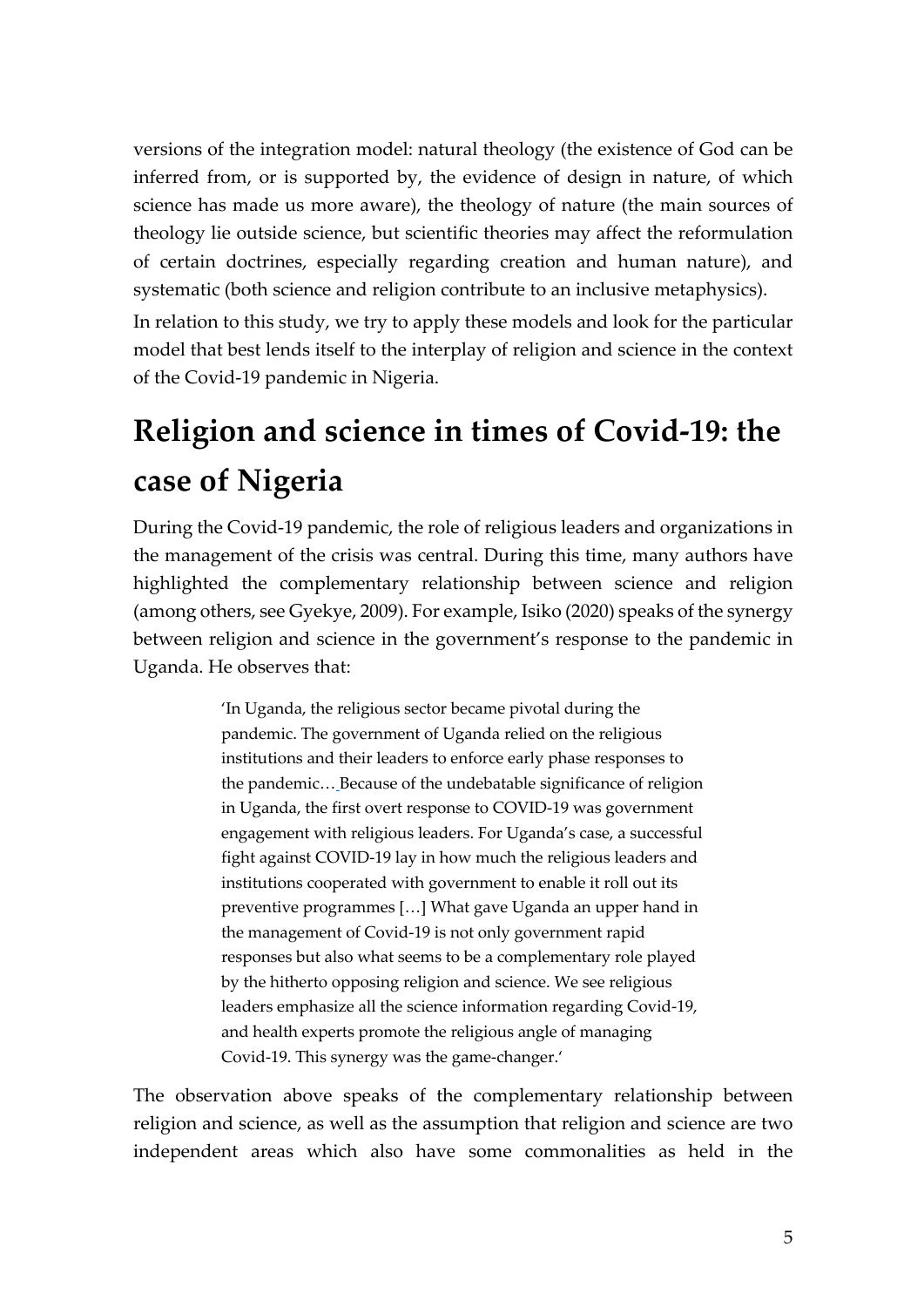'independence', 'dialogue' and 'integrative' models (Barbour 1997, 2000). The common ground is that the different fields/areas have to be harnessed in order to achieve a common societal goal, which in this case is to stop the spread of Covid-19, and ensure adherence to safety measures. Many authors have also noted how religious testimonials have influenced adherence to safety measures (Kowalczyk, et al. 2020). Others have noted the importance of religious coping strategy in the times of distress such as Covid-19 pandemic. For example, Isiko (2020) argues that in times of crisis, religion becomes crucial in an attempt by humans to seek explanations and stress relief. Bentzen (2020, 20) sums up that:

> 'The demand for religion has risen dramatically since the onset of the pandemic with political leaders and self-organized groups urging their fellow citizens to pray. The tendency for people to use religion to deal with crisis can be understood within the religious coping terminology. Religious coping means that people use religion as a means to deal with adversity and uncertainty. They pray, seek a closer relation to God, or explain the tragedy by reference to an Act of God. Empirical evidence suggests that people impacted by adverse life events such as cancer, heart problems, death in close family, divorce, or injury are more religious than others. Adversity, caused by natural disasters, instigates people across the globe to use their religion more intensively.'

In the case of Nigeria, Kazzim (2020) supports the idea of the complementary relationship between religion and science in the discourses on Covid-19 and identifies the 'accommodationists' as opposed to 'science-centrism' schools of thought. He observes that "accommodationists' insist that during crisis moments like the current Covid-19 pandemic, scientists should lead with research and innovation while the believers should pray to God to bestow scientists with the knowledge to produce the needed vaccines" (p.1). In other words, 'accommodationists' approach pandemics with an understanding that prioritizes both religious faith and science. In this school of thought, there is an underlying agreement that science is important for human flourishing, and that it is equally important to admit that the search for objective truth has led scientists to questions that science cannot answer. Science, for 'accommodationists', cannot address all the questions that exist, especially metaphysical ones. Unlike the advocates of science-centrism, 'accommodationists' do not believe in ideological scientism or the uncritical application of science to all human situations,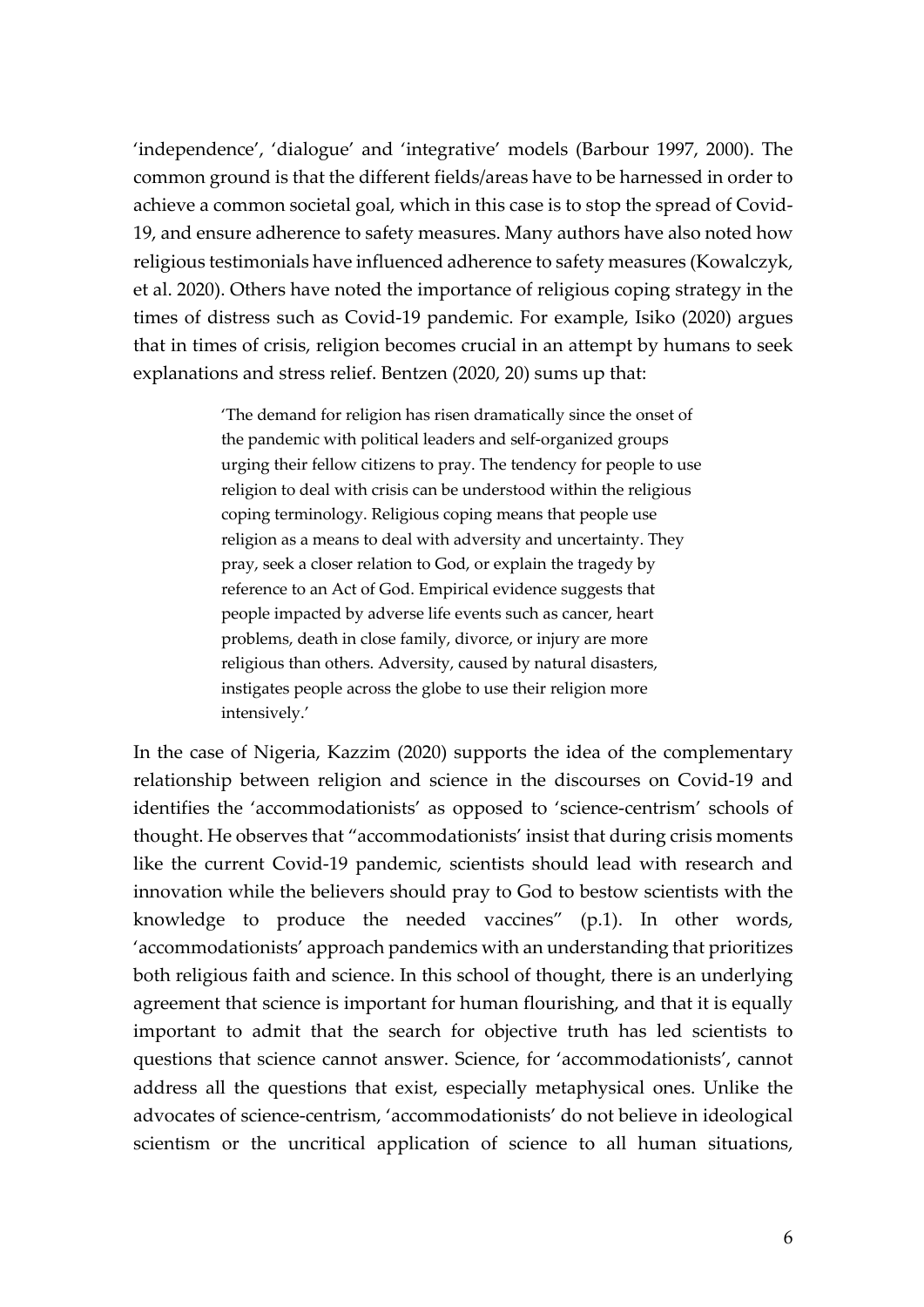including those that are not amenable to the scientific method. Instead, they would argue that the vaccines that will cure diseases like the novel coronavirus will come from scientists, but that the scientific knowledge needed for that invention is based on God's design. This gives credence to complementary and not conflict interplay of religion and science in the discourses of Covid-19 in Nigeria.

On a side of Christianity, a few denominations in Nigeria, particularly the mainstream Churches and more specifically the Catholics, have seemed to share this 'accommodationist' position. For example, doctors and other health professionals have delivered sensitization and campaign messages on Covid -19 in some Catholic and Presbyterian churches. Also, some churches were reported to have set up testing centers in their premises for prayers and medical attention (BCC Igbo, 2020). However, other denominations and specifically the Neo-Pentecostals have had different views on the relationship between religion and science. Thus, the 'accommodationists' perspective seems not to explain the whole varieties of responses of Nigerian religious leaders to Covid-19. In other words, if many Nigerian religious leaders have adopted a posture regarding Covid-19 that can be classified within Barbour's 'independence', 'dialogue' and 'integrative' models, it is equally important to understand the alternative discourses that have emerged from within Christianity and particularly Neo-Pentecostal churches.

## **Methodology**

Data were collected in the form of twenty documented Christian sermons on Covid-19 since the index case was established in March 2020 in Nigeria. These are in the form of audiovisual sermons shared on the various social media platforms (Facebook and YouTube) that are rendered in English as well as in the Igbo language. The sermons, which were downloaded from the various social media platforms and watched/listened to by the researcher, were drawn from Nigerian Pentecostal churches in different regions of Nigeria including Winners Chapel, Redeemed Christian Church of God, Omega Fire Ministries. Only sermons that focused on Covid-19 were selected.

Analysis of the sermons featured the thematic analysis (which entailed identifying some salient points as key themes in the sermons), and 'Discourse Analysis (DA)' (Fairclough, 2010) - which is an approach that sees discourses as a form of social practice, and is concerned with systematically investigating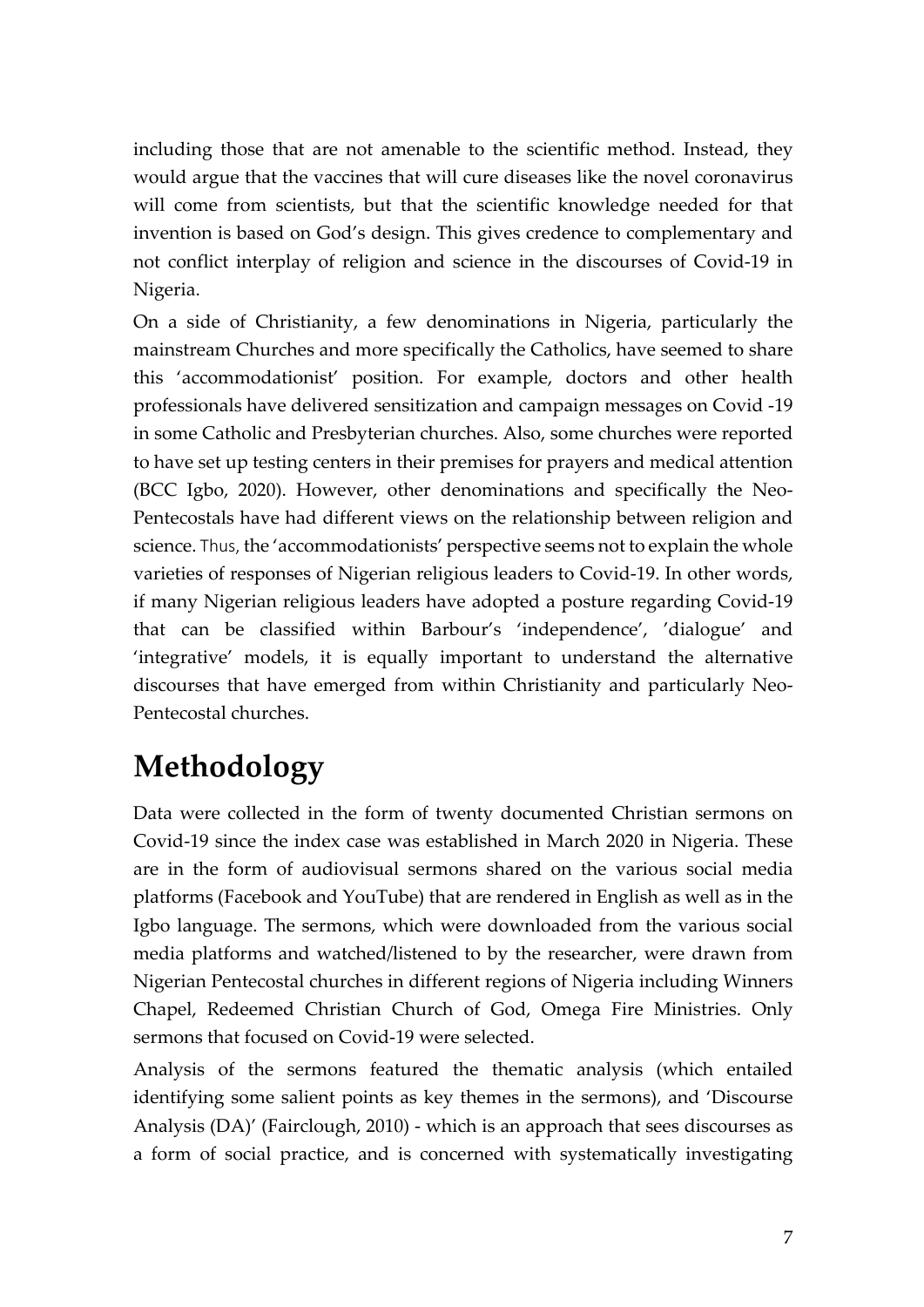hidden power relations and ideologies embedded in discourse. In relation to this study, we focused on ideologies of religion and/or science embedded in Neo-Pentecostals sermons (which is a form of religious discourse) on Covid-19. Specifically, discussions featured identification of faith-based slants or issues raised in the sermons and how they complement and/or contradict science-based facts about Covid-19.

# **Analyses of Neo-Pentecostal sermons on Covid-19 in Nigeria**

As could be expected, the Covid-19 crisis drew huge reactions from leaders of Christian religious bodies in Nigeria, particularly when the government banned the gathering of religious organizations, leading to the shutdown of churches. Churches were ordered to be shut down to curtail the spread of Covid-19 during the monthly briefing of Nigeria's Presidential Task Force on Covid-19 on 20<sup>th</sup> March, 2020, and implementation committees across the thirty-six states of the nation were set up to enforce the order. While some leaders devoted full sermons to Covid-19, others released shorter comments and admonitions in the course of their sermons. Key themes that emerged from the analysis of sermons include: conceptions/interpretations of Covid-19, Covid-19 in Nigeria, spiritual exemption, and the power of anointing for healing, as well as adherence to safety measures.

### a. Eschatological conceptions of Covid-19

In the sermons analyzed, religious interpretations of Covid-19 were promoted while scientific facts were generally downplayed. Yet, there were different conceptions and/or interpretation of Covid-19 including "Covid-19 as satanic manipulation", "the Covid-19 mystery", "Covid-19 as evidence of impending rapture", or "Covid-19 as a sign of end time".

Firstly, the conception of Covid-19 as a satanic manipulation was very widespread in the sermons. It positioned the virus within the perpetual war with the kingdom of darkness - a war that is said to have begun when God cast down the devil and his cohorts to the Earth. This conception is built on the belief that the church and its adherents are in constant war with Satan whose primary purpose is to "kill, steal and destroy" (KJV John 11 : 12). Quite a number of Neo-Pentecostal leaders placed the issue of Covid-19 in this context of this unending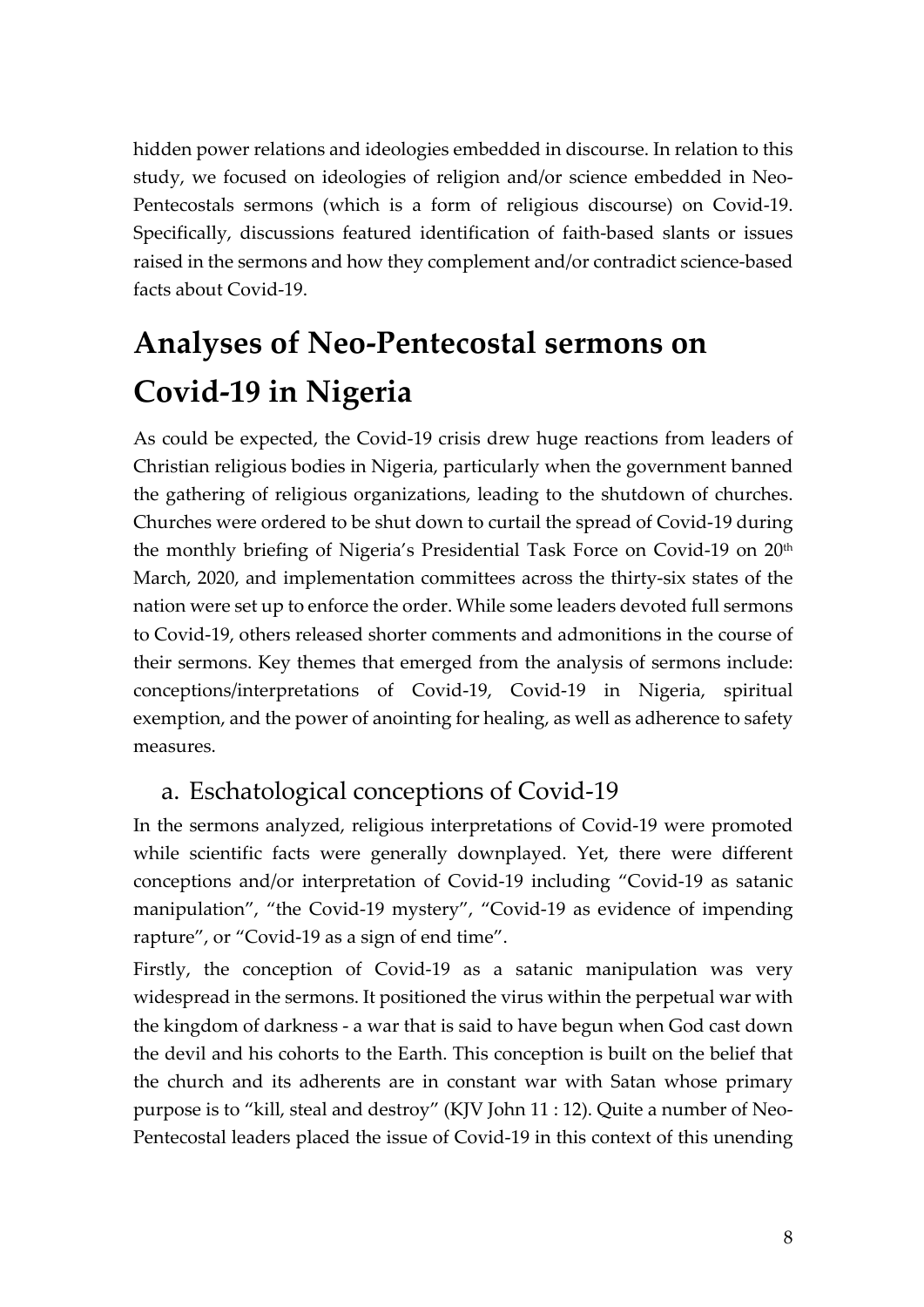war between the church of God and the kingdom of Satan: they argued that the virus was manufactured by the kingdom of darkness through the instrumentality of the agents of Satan on Earth to further perpetuate the war against the church, thus downplaying the scientific debates on the origin and spread of the virus code-named Covid-19.

> **1"***Coronavirus is mere noise, noisome pestilence. It is an act perpetrated by some gang-ups to destroy the world and the body of Christ. Don't forget that the church is in constant war with the kingdom of darkness, and this is one of those deceptive ploys to destroy the world. Don't lose your guard, don't be deceived" -(***Winners Chapel, 30-07-2020***)*

**<sup>2</sup>***"Let nobody deceive you that there is anything scientific about what is happening. This is pure operation of the devil. Its target is to destroy the church. It is anti-church virus!" -(***Omega Fire ministries, 28-03-2020)**

Other Christian leaders conceived more specifically Covid-19 as a mystery associated with the anti-Christ, as opposed to broader interpretation of Covid-19 as a satanic manipulation. Indeed, some Christian religious groups associated the pandemic to a sign of the coming of the anti-Christ, more precisely when the devil plans to give some marks to his agents and adherents who will then infiltrate and dominate the Earth. They argued that the agenda was to draw as many people as possible away from the church of God into the church of Satanthe anti-Christ. These beliefs were often associated with various misconceptions and misinformation about Covid-19 including 'conspiracy theories' such as the relation of Covid-19 to 5G network, or the idea that the virus was the power play between the global North and some Asian powers.

> **<sup>2</sup>***"Covid 19 is not real! It is a chemical weapon and not a biological fact. It is a demonstration of the spiritual war called ANTI-Christ. Those who said they discovered this virus are agents for executing this plan of the devil upon the earth"* **-(Omega Fire Ministries, 28-03-2020)**

**<sup>3</sup>***"Coronavirus is an attempt by the kingdom of darkness to destroy the church of God. It is related to the 5G network and is aimed at fostering devilish agenda of 666 in the world. A time will come when they will ask people to be vaccinated. Where will they get these vaccines? The Devil is on the loose…"* **(Bible Believing Mission Inc., 6-04-2020)**

In addition to these conceptions, some sermons were replete with various interpretations of Covid-19 related to rapture - a certain time, at the end of the world, when Jesus will return to the earth to take His people/believers to heaven.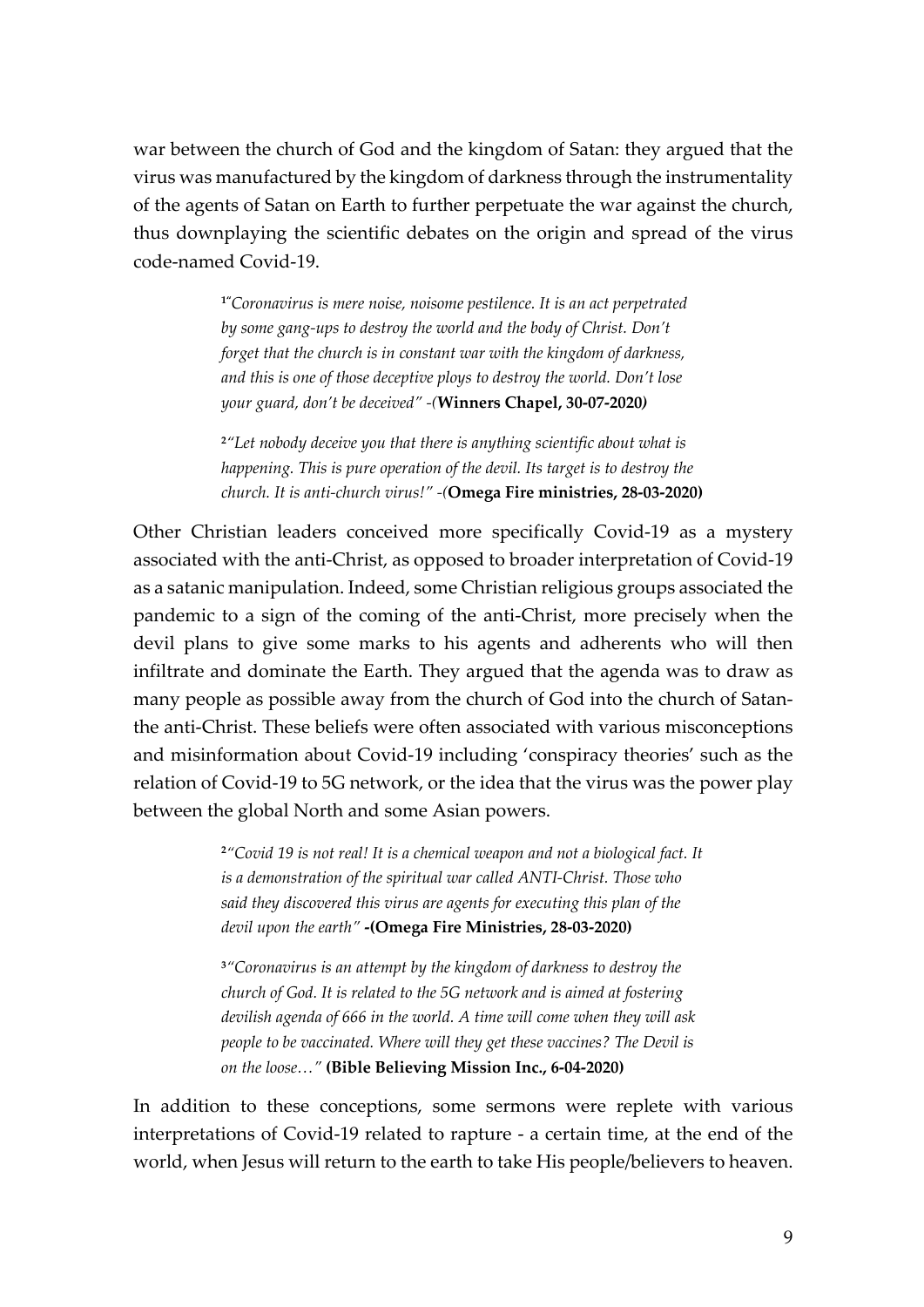Christian faithfuls, particularly Neo-Pentecostals, are often admonished to prepare for rapture, which imminence would be signaled by strange occurrences such as sickness and diseases. Some religious leaders interpreted the Covid-19 pandemic as a sign of rapture: rather than seeing the pandemic as a health crisis, faithfuls were enjoined to prepare to meet their Savior, to mend their ways, and to live a life of righteousness. Some pastors thus chose to spread the news of rapture and of the end of times as signaled by the Covid-19 crisis, rather than address the reality of the health challenge as proven by science.

> **<sup>4</sup>**"Coronavirus is a sign of rapture (when Jesus will come back to the world to take his people to heaven). Prayers heal coronavirus. Faith is superior to science. As far as heavens are above the earth, so are Christian principles far above scientific knowledge. We need to understand this about Covid-19"*.***-(Dunamis Christian Center, 20-03-2020)**

**<sup>5</sup>**"End time is here. Instead of locking yourself in your rooms and observing isolation, pray to be raptured. Instead of closing your nose and mouths in the name of avoiding a man-made sickness, prepare your ways for the coming of the son of God is at hand. Instead of avoiding people in the name of social distancing, reach out to people in prayers for the world to be raptured"*-* **(Blessed Chapel, 28-04-2020).**

### b. Reality of Covid-19 in Nigeria

Another key theme that emerged from the analysis of the sermons is 'the reality of Covid-19 cases in Nigeria'. Such views included the arguments that Covid-19 was a game plan masterminded by the Nigerian government to outsmart political opponents, that it was a means of corruption and embezzlement, and/or a sign of ineptitude by government. Some leaders cast aspersions on the reality of Covid-19 in Nigeria while others stated it explicitly that the virus did not exist in Nigeria despite the overwhelming scientific proofs of Covid-19 cases in the country. There was this perception among citizens as well as religious leaders of some conspiracy and complicity by the government.

> **<sup>6</sup>**"Why is there no upsurge of coronavirus in Tanzania? Coronavirus spread in Nigeria is a game. It is not real. Some people are milking the system. Coronavirus does to spread as we are made to believe, it is satanic manipulation" **-(Winners Chapel, 8-07-2020)**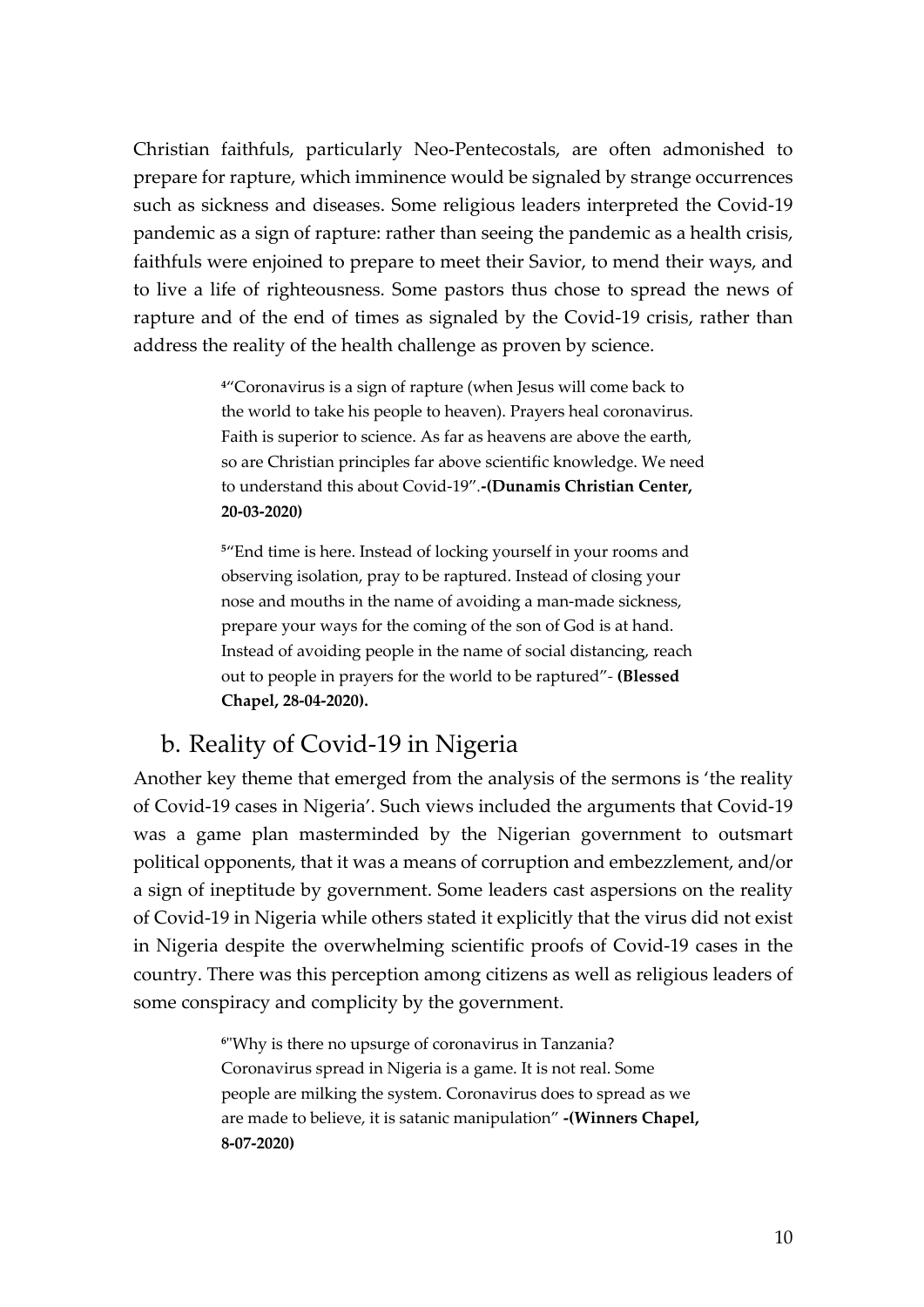**<sup>7</sup>**"Coronavirus is not in Nigeria! Governments at all levels are making money out of the scare of coronavirus in Nigeria. Coronavirus is not different from malaria and malaria kills more people than coronavirus in Nigeria"*-* **(Salvation ministries, 18-05- 2020)**

The doubt of the reality of Covid-19 in Nigeria was further revealed in some critics of government responses. Some of the leaders were condemning the response to Covid-19 by the various governments at all levels in Nigeria. They questioned the veracity of the claims of increasing cases/infections, particularly in the light of the closure of churches while other places were open, like markets, and political parties kept holding rallies.

> 20. "This thing seems like a scam. You asked churches to close so that people will not contract Covid-19, yet you allow markets to operate, you still hold your rallies and meetings which are usually more populated. Now, tell me how this sounds. I don't think this whole thing is real. Our governments have some questions to answer" (Solution **Ground Church, Aba, Abia State, Nigeria, 20- 08-2020)**

Other Neo-Pentecostal leaders were critical of the government's response regarding what they described as an 'unnecessary lockdown', particularly its enforcement in some states reported where not a single case of Covid-19 was reported. The leaders interpreted lockdown enforcements in these states as unnecessary, alleging a tacit plan to give the impression that the virus was widespread in Nigeria so as to access financial assistance both from federal government as well as foreign organizations.

> <sup>3</sup> "In what other better way can you interpret this 'unnecessary lockdown", such as in the case of Cross River and other states where the government agency said that there is no case of Covid-19. They just want to make it look like the thing is everywhere in Nigeria and to collect some funds, and embezzle it. This whole thing is planned!" - (**Bible Believing Mission Inc., Aba, Abia State, Nigeria- 6-04-2020)**

They also interpreted the disagreement between the federal government and the Governor of Kogi State in Nigeria on the rate of Covid-19 infections in his state as an action that casts doubt on the reality of Covid-19 cases in the whole country.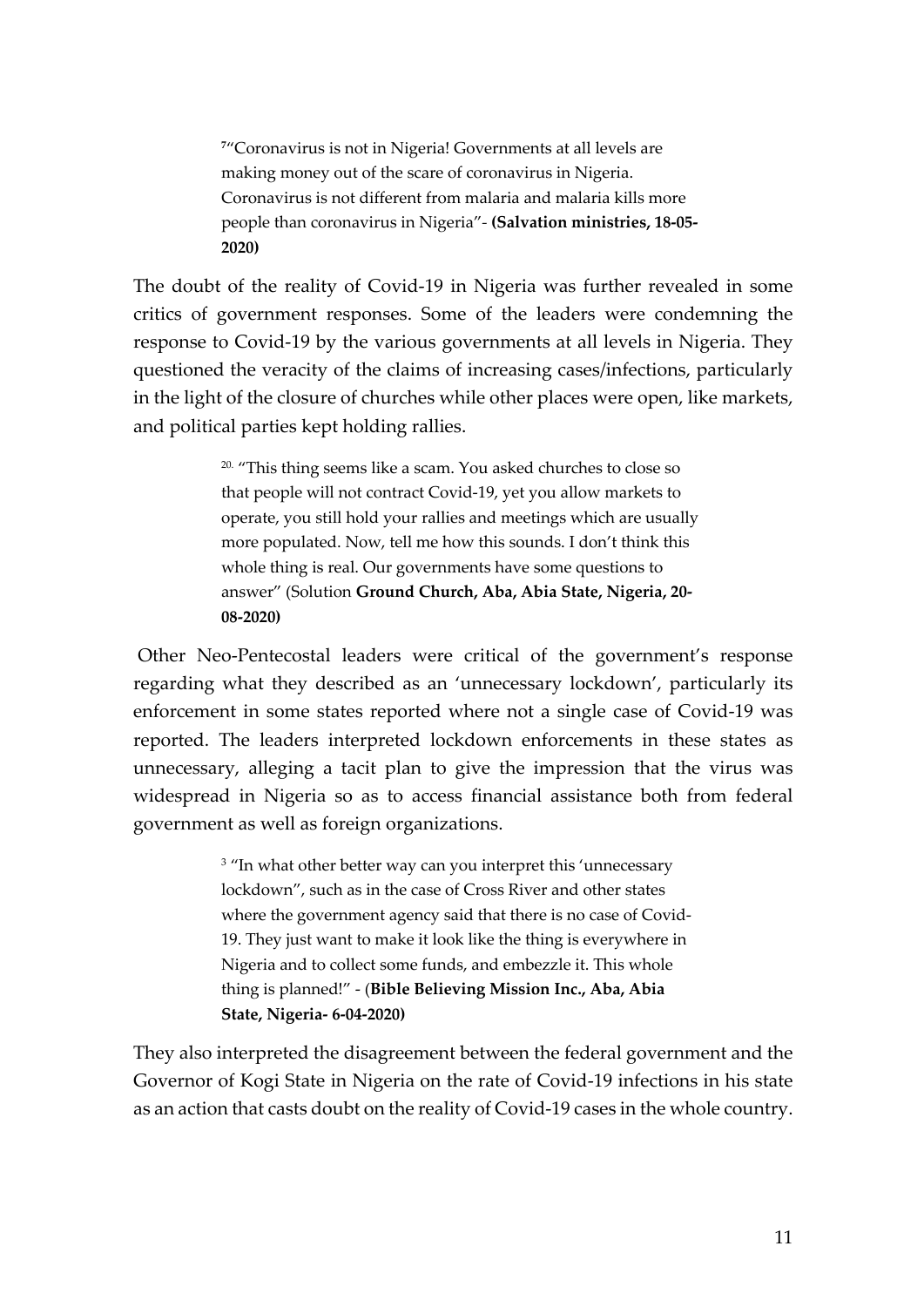<sup>19.</sup> "Don't you see the man from Kogi State? He does not want to be part of this game plan by government. He continues to maintain that Covid-19 is not in his state, he simply does not want to be part of this orchestrated plan to milk the system. We must tell ourselves the truth" (**Mountain of Christ of Nations, Aba, Abia State, Nigeria, 12-08-2020)**

#### c. Covid-19 and the spiritual exemption of the faithful

Spiritual exemption is another key theme that emerged from the analysis of sermons of Nigerian Christian leaders during the Covid-19 pandemic. It is related to the belief that a 'believer or born-again' child of God is spiritually exempted from any calamity and challenge that befalls on 'non-believers' who have not accepted Jesus as their Lord and personal Savior. This belief draws from the biblical accounts of the children of Israel in the land of Egypt, where they were in captivity but were exempted from all the plagues that came upon the Egyptians. Such speeches were unwittingly aimed at downplaying the importance of Covid-19 from a scientific point of view and promoting religious exemption. This emphasis was part of the efforts to defuse what pastors referred to as an unnecessary fear and panic sown in the psyche of people about Covid-19. Adherents were made to understand that their case was different, and that though 'they may be in the world, they are not of the world', and as such they couldn't be affected by what affects other people.

> **<sup>8</sup>**"Scriptural truth is far above and superior to science, Sir. Every child of God is exempted from infection with Covid-19. They don't understand it, the way the Egyptians did not understand why the Israelites were exempted from all the calamities in the land. Don't entertain any fear, build your faith to activate the truth that your case is different"- **(Winner Chapel, 27-03-2020)**

**<sup>9</sup>**"Can I share this good news to you? As a child of God, you enjoy spiritual exemption from any disease that is affecting the world. God proved his divine exemption plan for his people in the days of Abraham and Isaac. You are divinely separated from coronavirus**" -(Redeemed Christian Church of God, 2-03-2020)**

**<sup>10</sup>**"Coronavirus might be real to non-believers but the good news is that a child of GOD is not supposed to be infected with Coronavirus. When once you are serving the interest of God, God in turn exempts you from any disease or calamity in the world" **- (Christ Embassy, 7-08-2020)**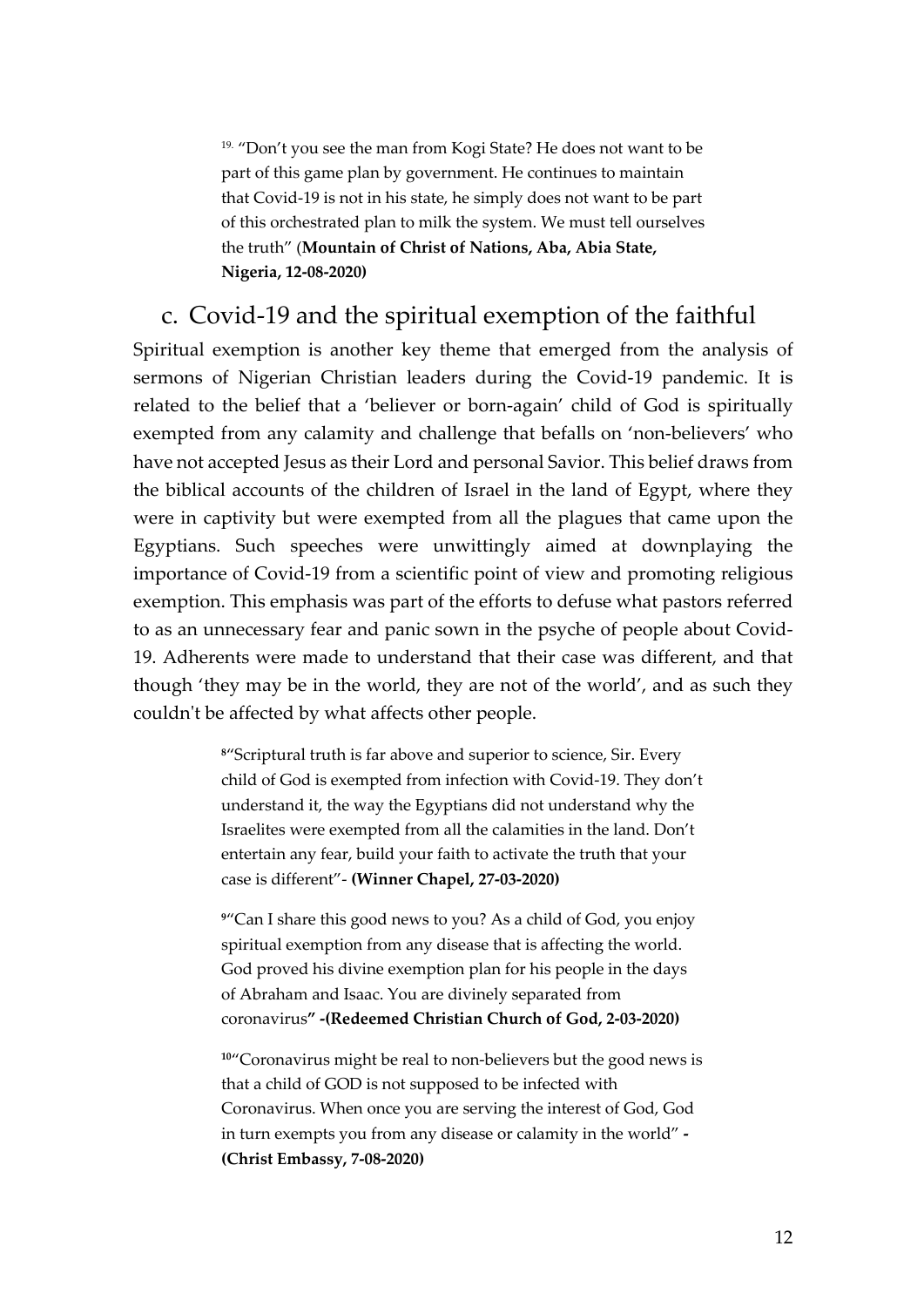**<sup>11</sup>**"Coronavirus is not bigger than Jesus Christ. If you have Jesus, not even Coronavirus can harm you. If believers can strife to have Jesus in their life the way they fear coronavirus, the world will be a better place" **- (Intervention Ministries, 2-04-2020)**

**<sup>12</sup>**"As believers, we are on a covenant called the Covenant of protection which protects a child of God from all harassment of the devil including infection with Covid-19" **-(Dunamis Gospel Center, 6-03-2020).**

It is pertinent to observe that the Neo-Pentecostal leaders seemed not to have divergent views regarding the conceptions of Covid-19, reality of Covid-19, as well as spiritual exemption. This would require more in-depth analysis as this consensus may be related to a largely common doctrine of the Neo-Pentecostal churches.

### d. Safety measures and the power of anointing for healing

The (non) adherence to safety measures was another key theme that was replete in almost all the analyzed sermons but, contrary to the topics of the conceptions of Covid-19, reality of Covid-19 and spiritual exemption, there were divergent views among Neo-Pentecostal pastors.

In March 2020, the federal government of Nigeria ordered the closure of churches, and provided some guidelines or safety protocol to be observed by all churches, bringing the issue of adherence to safety measures to the limelight. Government's regulation on adherence to safety measures such as wearing of face/nose masks, social distancing, isolation, and regular hand washing drew a lot of contentions from Christian religious leaders. There were a range of dominant reactions from Neo-Pentecostal churches including blunt refusal to observe these protocols. In the sermons, many argued that observing safety measures amounted to the church of God bowing to the antics of the kingdom of darkness, that safety measures were means of idolizing the people of God or that a child of God should live above man-made regulations.

In most of the sermons, Neo-Pentecostal pastors rejected the safety measures pushed by the government on the ground of the power of anointing for healing from Covid-19. Anointing, interpreted as the spirit and grace of God at work in the life of Christians, was seen as superior to any medical ailments and disease: once Christian or child of God is anointed as represented in the "holy oil", there is a siege of protection that comes upon such a person that does not allow any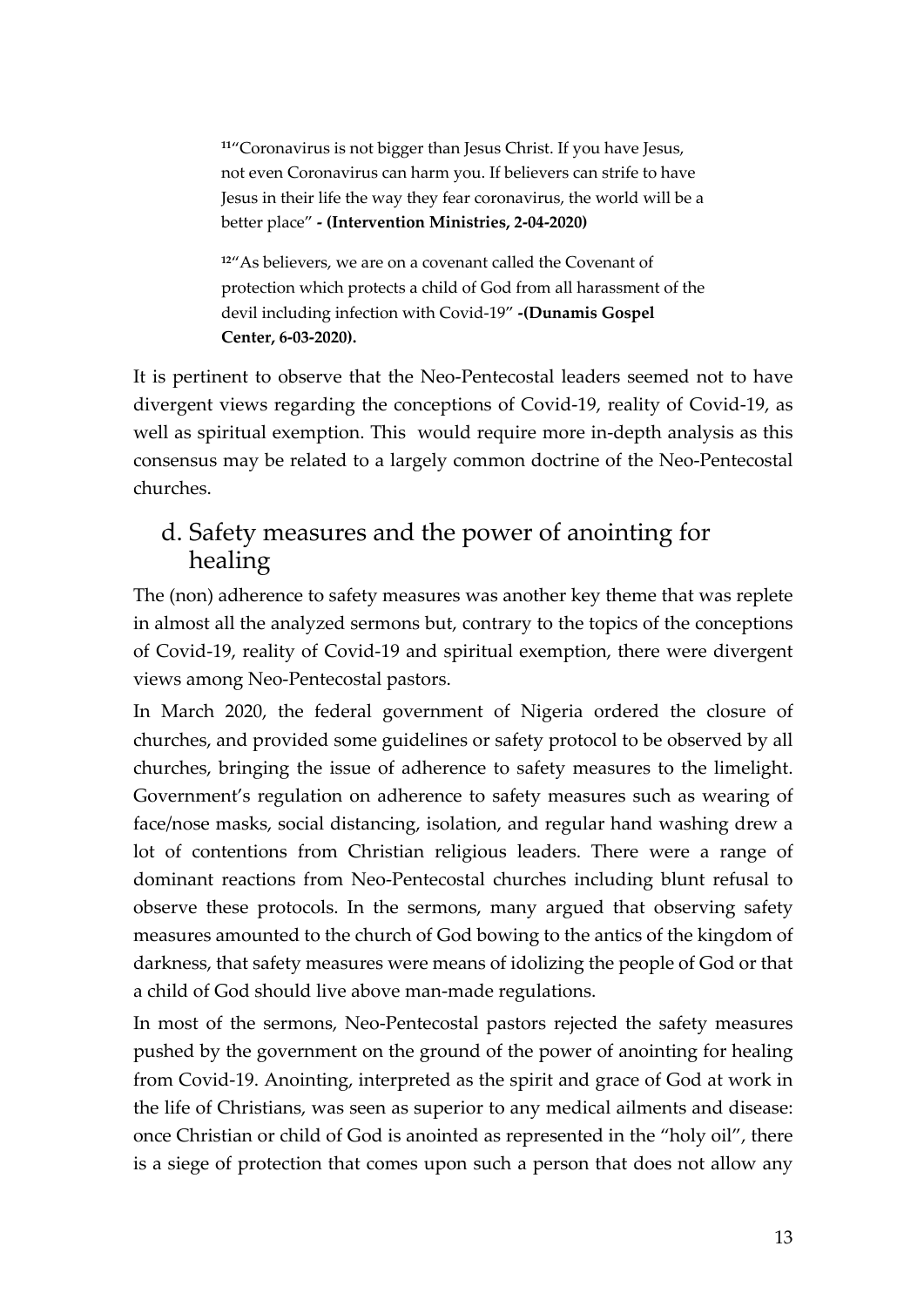sickness affecting others to come upon him/her. Indifferent to scientific recommendations to avoid the spread of Covid-19 such as social distancing and isolation, some even argued about the potency of the anointing oil for healing from Covid-19, which resulted in some adherents drinking shots of 'holy anointing oil".

> **<sup>13</sup>**"Anointing, which is the spirit or grace of GOD upon the life of a person, stops the spread of Covid-19. "Cough the anointing" to stop Covid-19! When they say you should not stay around someone who coughs, tell them you cough anointing. All you need is the anointing of God upon your life, nothing like Covid-19 will come around you"- **(Winners chapel, 25-03-2020)**

> **<sup>14</sup>**"Bring me anyone infected with Covid-19 and God will heal him through this shot of anointing oil. We don't deal with science, we deal with the truth. The truth is superior to science. Take me to where infected people are, I would stay with them and even play with them, and nothing like Covid-19 would be found in me. We are spiritual beings. What affects others do not affect us. That is the power of the anointing"- **(Christ Embassy, 12-04-2020)**

Some sermons even argued that adherence to safety measures was one of those ploys by the kingdom of darkness to bring the church under its rules which underscores the conception of Covid-19 as satanic manipulation. Some sermons demonize safety measures and described them as 'man-made regulations' which should not be heeded to by a child of God. They emphasized that the church of God is not subject to regulations of this world.

> **<sup>15</sup>**"Wearing of face masks is satanic, will kill slowly. Coronavirus is an attempt by the kingdom of darkness to destroy the church of God. The measures supposedly, to curtail the spread of Covid-19, are to whittle down the power of the church including closedown of churches. Wearing face mask does not guarantee safety but being in Christ Jesus". -(**Christ Embassy, 18-08-2020)**

> **<sup>16</sup>**"We cannot bow to the idol called Coronavirus. I condemn the so-called safety measures. The observance of safety protocols such as washing of hands, wearing face masks, etc. simply implies bowing to the idol called coronavirus"- **(Shepherd House of God, 1-06-2020)**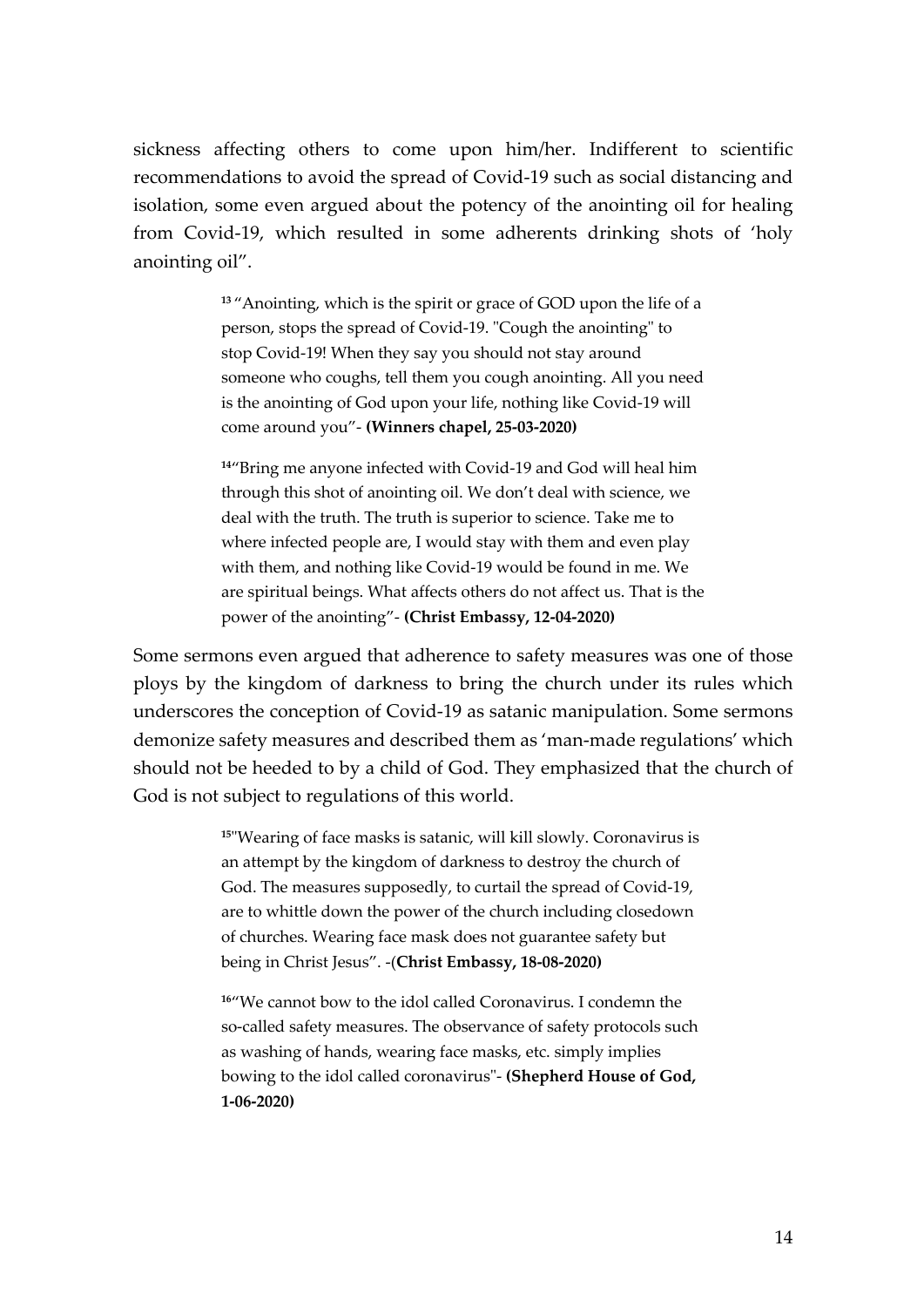**<sup>17</sup>**"What we even hear among Christians is laughable: « Covid -19 compliant churches ». The label does not depict the church of Jesus Christ. A child of God should not be infected with Coronavirus and that people infected with Coronavirus cannot survive in the house of God because the house of God is a house of healing. Why do we allow the made-made regulations to determine what we do?"**- (Christ Embassy, 30-04-2020)**

However, even within Neo-Pentecostalism, some leaders took a divergent view and encouraged Christian faithfuls to observe the safety measures. Some pastors were not only admitting the reality of Covid-19 but also they emphasized on adherence to safety measures through different kinds of approaches which included analogy to faith. This position that can be classified as an 'accommodationist' approach (Kazzim, 2020), was aimed at promoting and encouraging observance of the measures for curtailing the spread of Covid-19.

> **<sup>18</sup>**"Godly insights into the coronavirus pandemic. As Christians we must understand that God expects us to obey constituted authorities for they are set up by Him. We ought to observe safety measures. They do not make us less-Christians." **(The Latter Rain Assembly, 22-03-2020)**

**<sup>19</sup>**"Coronavirus is real and even children of God can be infected. So, children of God should observe all safety measures including wearing face masks and constant hand-washing. We live and do things with other people, so we must observe these safety measures. If they tell you to wear masks, please do. Mary said whatever, he tells you, do it! (-**MCN, 12-08-2020)**

**<sup>20</sup>**"I think that what the measures do among others is to provide basis to measure our faith level. If you have great faith, we see it in the way you observe them as well as those that have little faith. If your faith can carry you, go ahead and do your thing. But if not, please observe them. We must understand that we in the world, and we do not live-in isolation even though we consider ourselves heavenly beings" **(Solution Ground Church, 20-08-2020).**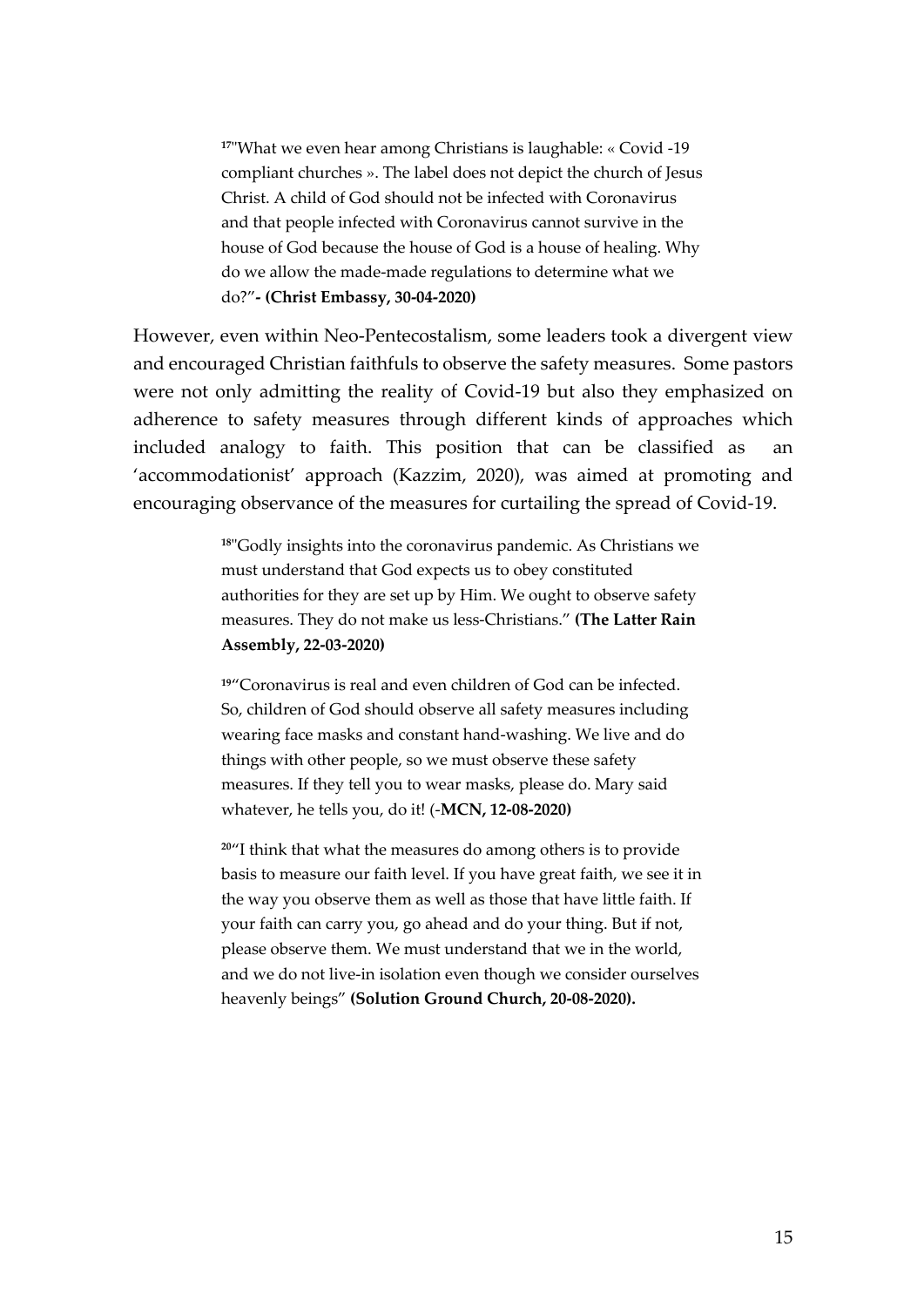# **Summary and conclusion : Understanding conflict between religion and science in the Covid-19 discourses in Nigeria**

This study has provided original insights into the interaction of religion and science, drawing on the analysis of Neo-Pentecostal sermons in Nigeria. If many authors have noted the role of accommodationist positions among religious leaders, many Neo-Pentecostal pastors have, to the contrary, promoted alternative religious interpretations of Covid-19 while downplaying scientific facts. Our analysis of Neo-Pentecostal sermons on Covid-19 reveals the conflicts or tensions surrounding the interaction between science and religion in the discourses about Covid-19 in Nigeria. Generally, the religious conceptions and interpretations expressed in those sermons contradicted in many ways science– based facts about Covid-19. For instance, they theorized the outbreak of Covid-19 as a spiritual war between the church and the kingdom of darkness, as opposed to a science-based explanation that it is a virus that erupted in Wuhan, China, and has spread globally. Also, many defended the interpretation of Covid-19 as a sign of rapture, as opposed to science-based explanation of a health crisis. Other observations include varied religious views that speak of a contention of the reality of Covid-19 cases in Nigeria, as opposed to confirmation of the cases by health agencies; faith-based slants such as spiritual exemption, anointing for healing, which negate the science-based facts of the infectious nature of the virus. There were more divergences on the question of whether or not to adhere to safety practices/measures: while some Christian religious leaders emphasized adherence to safety measures, others outrightly admonished against wearing nose/face masks, hand washing, isolation and social distancing.

The analysis reveals the tension surrounding the interaction of science and religion in the religious discourses of Covid-19 in Nigeria. It confirms the applicability of the conflict model between religion and science (Barbour 1997, 2000), as well as the assumption that both religion and science are distinct areas and/or parallel lines that would not meet. In other words, it is the conclusion of this study that the relationship between religion and science is not always, but can be, a conflictual kind of relationship. The conceptions and interpretations expressed in the sermons analyzed clearly contradicted the positions of science about the Covid-19 pandemic. These speak of how religion meddles in secular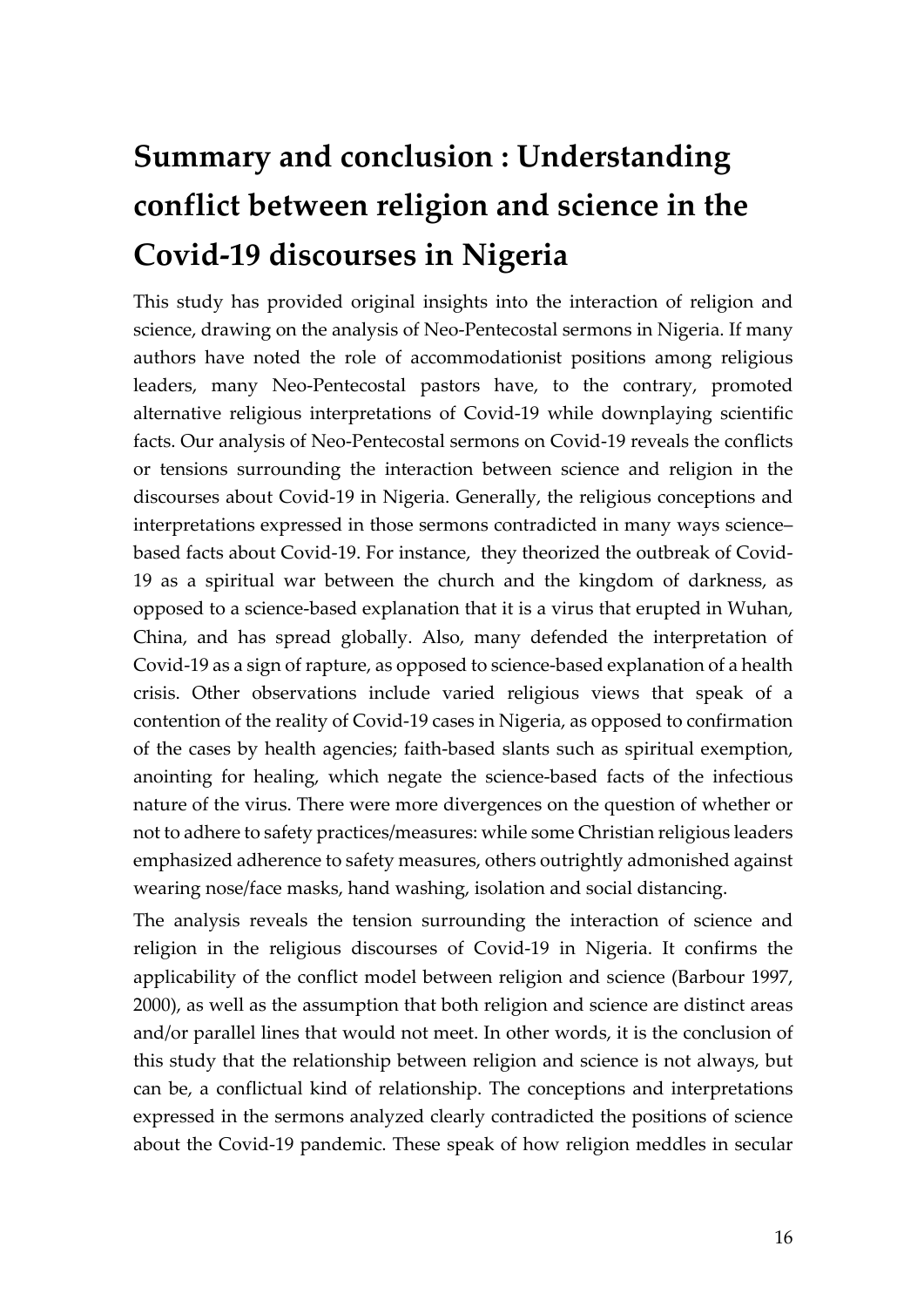affairs in Nigeria, and reveal how the Neo-Pentecostal pastors attempted to strengthen their influence and their criticism of the Nigerian state during the pandemics by providing alternative explanations of Covid-19 based on faith while mostly rejecting State-sponsored and science-based facts and measures.

### **References**

- Adeberibigbe, H. and Aliyegbonyin, M. (1997). "Religion in Nigeria: Interfacing with science." In G. Nweje (Ed). *Perspectives on Development issues in Nigeria*. Ibadan: Archers, pp34-67.
- Albers, G., Echteld, M. A., de Vet, H. C., Onwuteaka-Philipsen, B. D., van der Linden, M. H., & Deliens, L. (2010). Content and spiritual items of quality of life instrumentsappropriate for use in palliative care: A review. Journal of Pain and Symptom Management, 40, 290–300

Barbour, I. (1997). *Religion and science*. San Francisco: HarperSanFrancisco.

- Barbour, I. (2000). *When science meets religion*. San Francisco: HarperSanFrancisco.
- Bentzen, J. S (2020). In Crisis, We Pray: Religiosity and the COVID-19 Pandemic. Mcusercontent.com. Accessed 12-04-2020
- Emezue, G.I.N (2015). Introduction to English semantics. Enugu: Springfield publishers
- Fairclough, N. (2010). Critical Discourse Analysis: The critical study of language. UK:Routledge.
- Fuller, J. (2010). Science and religion: Barbour's four models. Retrieved on 20/04/2020 from www.justintop16/comments.org/barbourmodels
- Gyekye, A. (2009). *Relationship between science and religion: An overview.* Keynote Address delivered at conference organized by the Faculty of Science and the Department of Religious Studies of the Kwame Nkrumah University of Science and Technology on 17-19 June 2008 on the theme "Relationship between Religion and Science in the Twenty-First Century and Beyond".
- Isiko, A. P (2020). Religious construction of disease: An exploratory appraisal of religious responses to Covid-19 pandemic in Uganda. *Journal of Africa studies and Development*, 12 (3), pp77-96
- Kazzim, A. (2020). God, the master scientist: Covid-19, pandemics, and reconciling religious faith with science. *The Republic,* June/July, p2.
- Kowalczyk, O., Roszkowski, k., Montane, X., Pawliszak, W., Tylkowski, B., and Bajek, A. (2020). Religion and Faith Perception in a Pandemic of COVID19. *Journal of Religion and Health* 59:, pp 2671–2677.